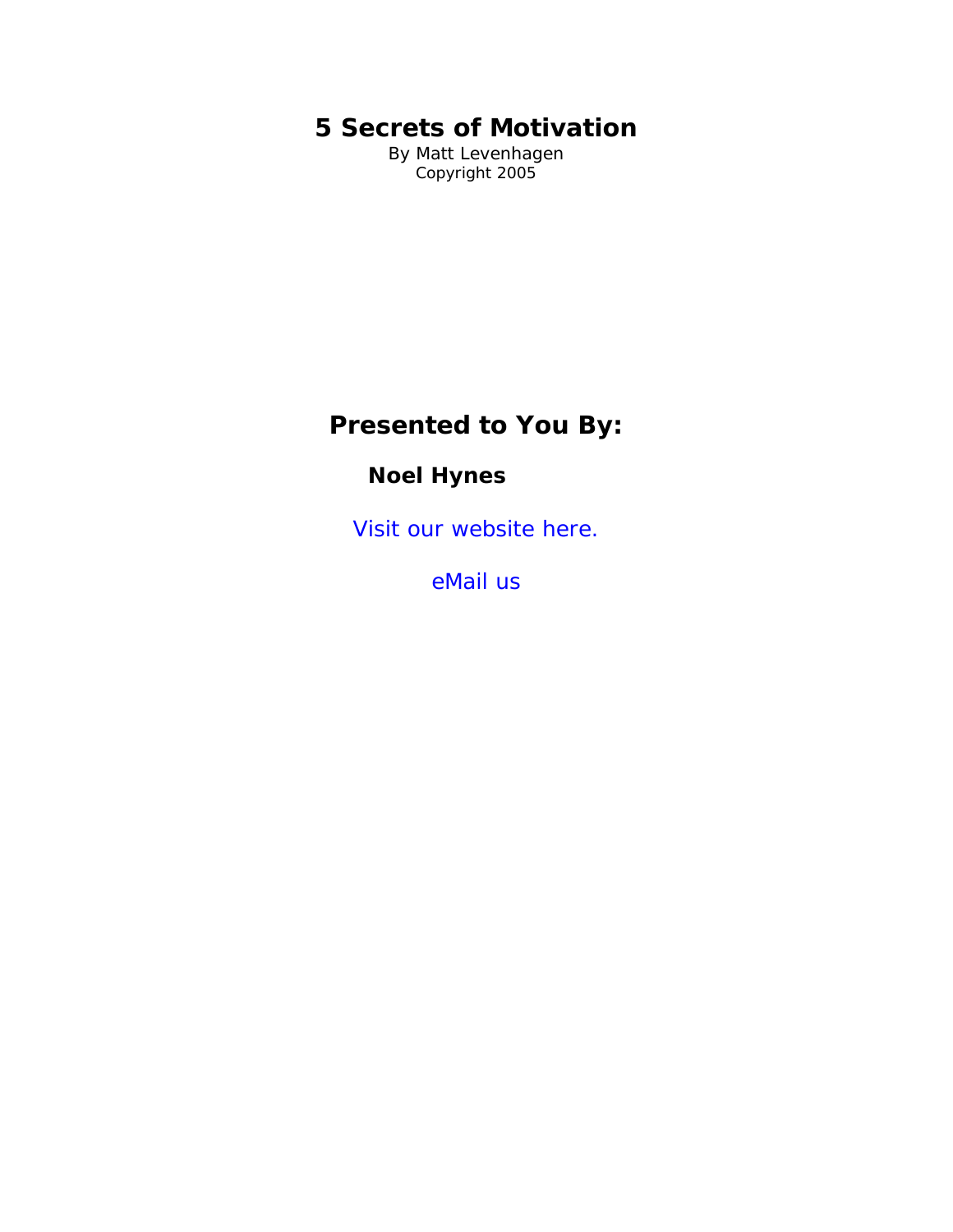#### **Please Read This First**

The entire contents of this report is copyright © 2005 Matt Levenhagen. All rights are reserved.

No part of this book may be stored, sold or distributed by any current or future method without the prior specific permission of the author and publisher. Unless you have a license that was presented to you.

This book must not be offered or distributed through any barter arrangement, auction or auction site.

The contents are based on the author's personal experience and research. The author is not responsible for any consequences that anyone may attribute to their reading this book.

Some links may change or even not work for many reasons beyond the control of the author and distributors. They cannot guarantee or otherwise be responsible for what you might find when you click through.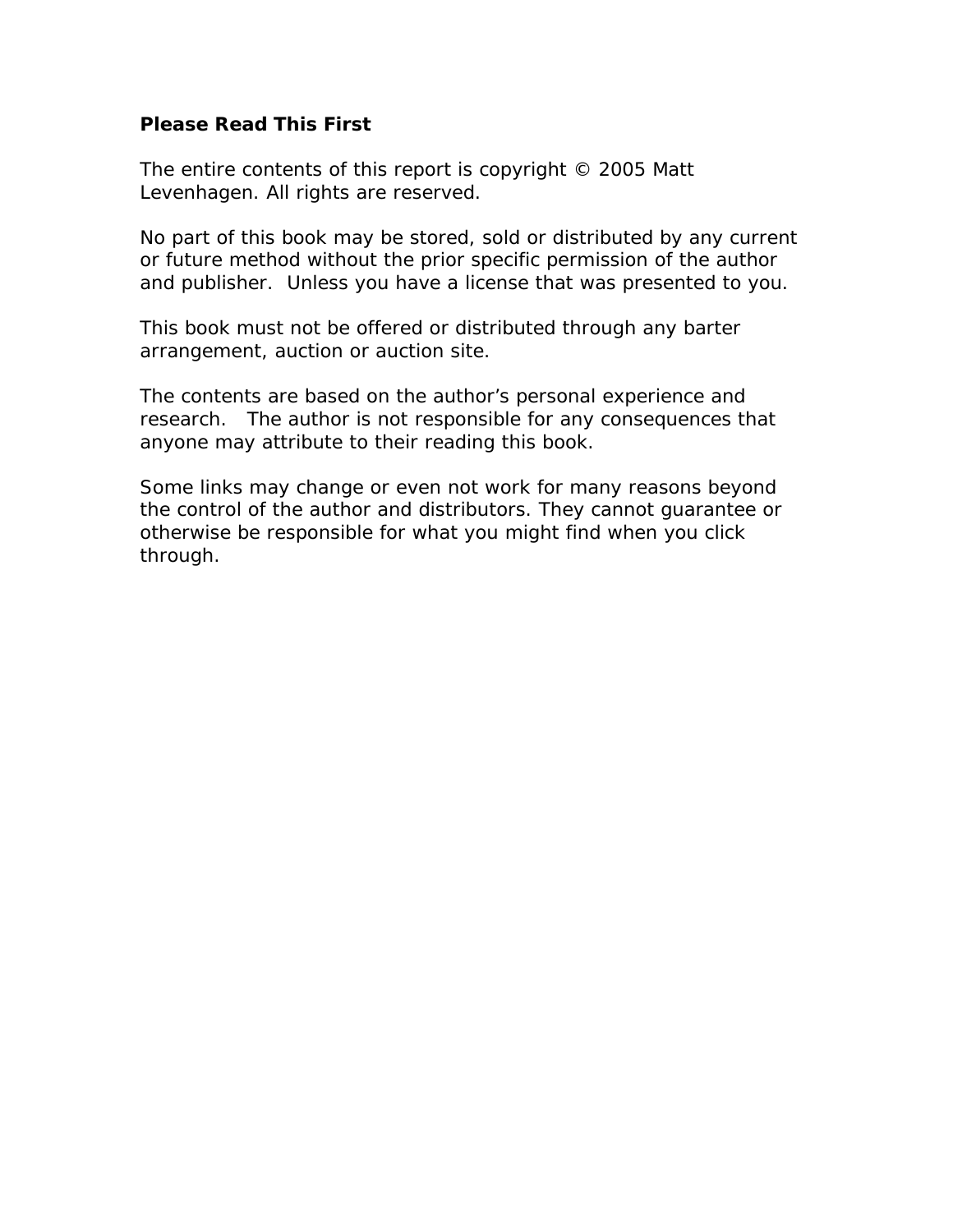### **What are the Secrets That Help Us Overcome Inaction and Help Us Achieve Our Dreams?**

## **Introduction**

This short eBook was written to help you understand where motivation comes from and the steps to take to attain it. Motivation is not always easy to pin down.

Whether you are just starting out in business or pursuing opportunities online OR if you have been at it for a long time OR somewhere in between, motivation to do the things you need to do day in and day out can be challenging.

Sometimes many of us will go on for months and even years without a break through… without making enough money to say, "YES! I've made it!!"

#### **So how do you stay motivated OR get motivated for that length of time?**

Many of us linger making a little here and a little there. We chase after this opportunity for a while the go off in another direction to see if you can make money at another opportunity.

**It becomes a terrible cycle.** Going from one thing to another… fighting to keep going. And often, we fall and loose the little motivation we did have and sink into depression or wonder around aimlessly looking for answers that never come.

The problem so many people have is they don't quit understand what motivation even is or where to get it… Do you? Do you think it is a secret formula that you will discover……………… Someday?

How much have you sacrificed? How much are you going to have to sacrifice?

**Sometimes we have to struggle and sacrifice** for a long time to get what we want in life. If any of you have gone to college, you'll know what I'm talking about… Years of studying long hours and spending the money to go to school not knowing what lies after…

I had to sacrifice A LOT to learn what I needed to become a force online and to build a business that could bring me in enough money to comfortably live off of. You may have to as well!

We can't really see the light at the end of the tunnel many times... we have to ignore all the good things happening around us to focus on something that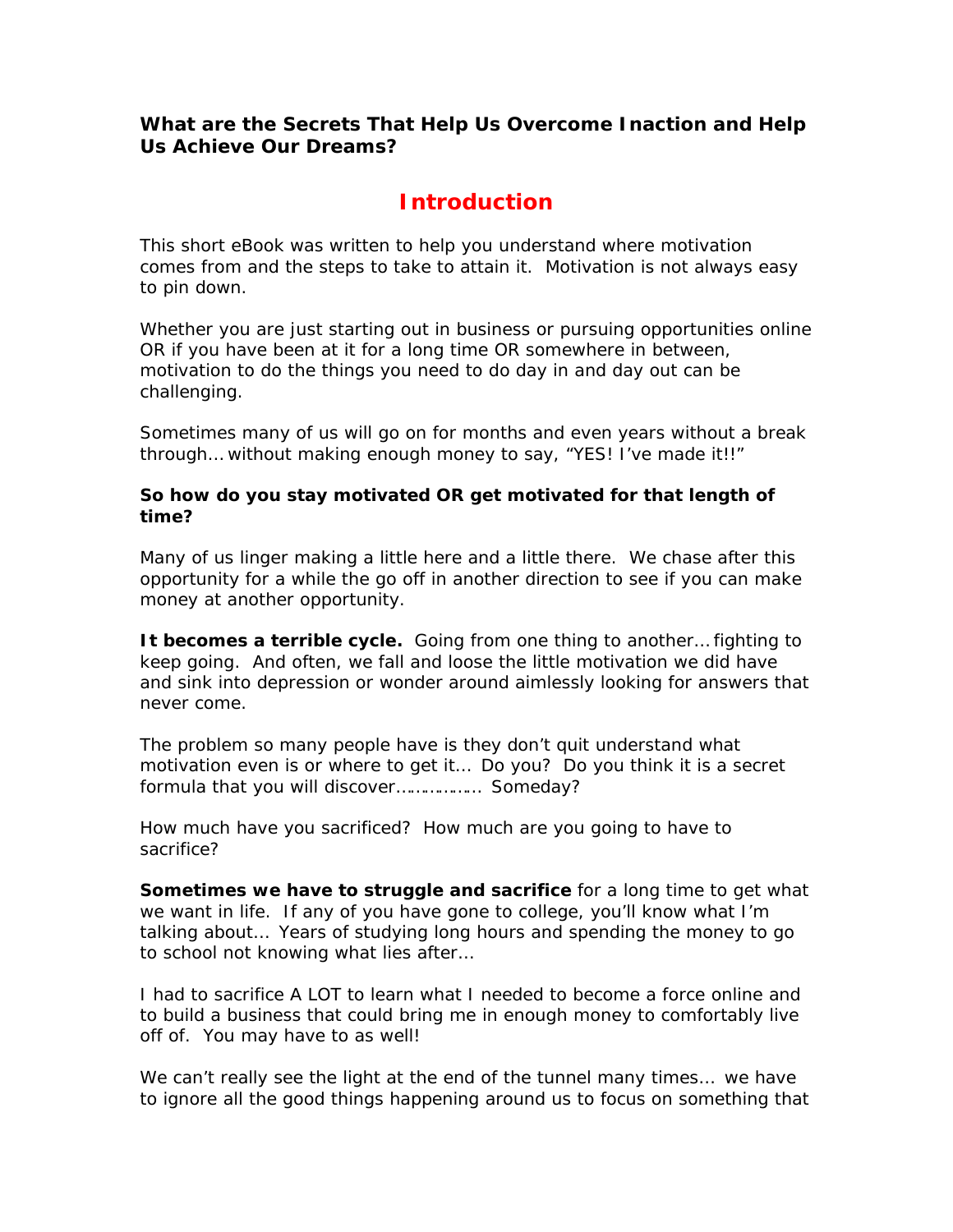we can't even touch yet… and don't know with 100% certainly it will even happen…

#### **How do you stay motivated?**

Some of us don't have the **support system** we require to encourage us to keep going… Is your wife or family not really behind you? They often don't even understand what you're doing online and just wish you'd get a real job or focus on making money offline in your regular job… and want you to spend the rest of the time doing chores around the house or relaxing with the friends and family.

They see you **spending hours upon hours** in front of the computer, but there is nothing to show for it. No money anyway…

Are you accused of ignoring your responsibilities offline?

Could you be making more money if you weren't online?

Are you being a financial burden on your family and can you not convince others that what you are doing is even going to pay off?

#### **How do you stay motivated under these conditions?**

It is VERY easy to want to give up and count yourself as a failure… to mope, cry and let it affect everything in your life when you just can't get the business moving and making money.

It's difficult to concentrate. It's difficult to do anything at all…

I am going to provide you some answers here that will help you get your arms around how to get and stay motivated… even with all the pressures in your environment and the world working against you.

## **The Online Jungle – The Challenges We Face**

Let's face it, no matter how easy the gurus, sales hype and many make it look online, it isn't. Let me tell you a little secret about myself…

I work my behind off!! I have worked long hours to reach the level of success I have…

The first challenge we face when we come online is to find the right information that isn't just going to take your money AND to produce results as quickly and efficiently as possible.

Unfortunately 99% of the opportunities online involve a learning curve…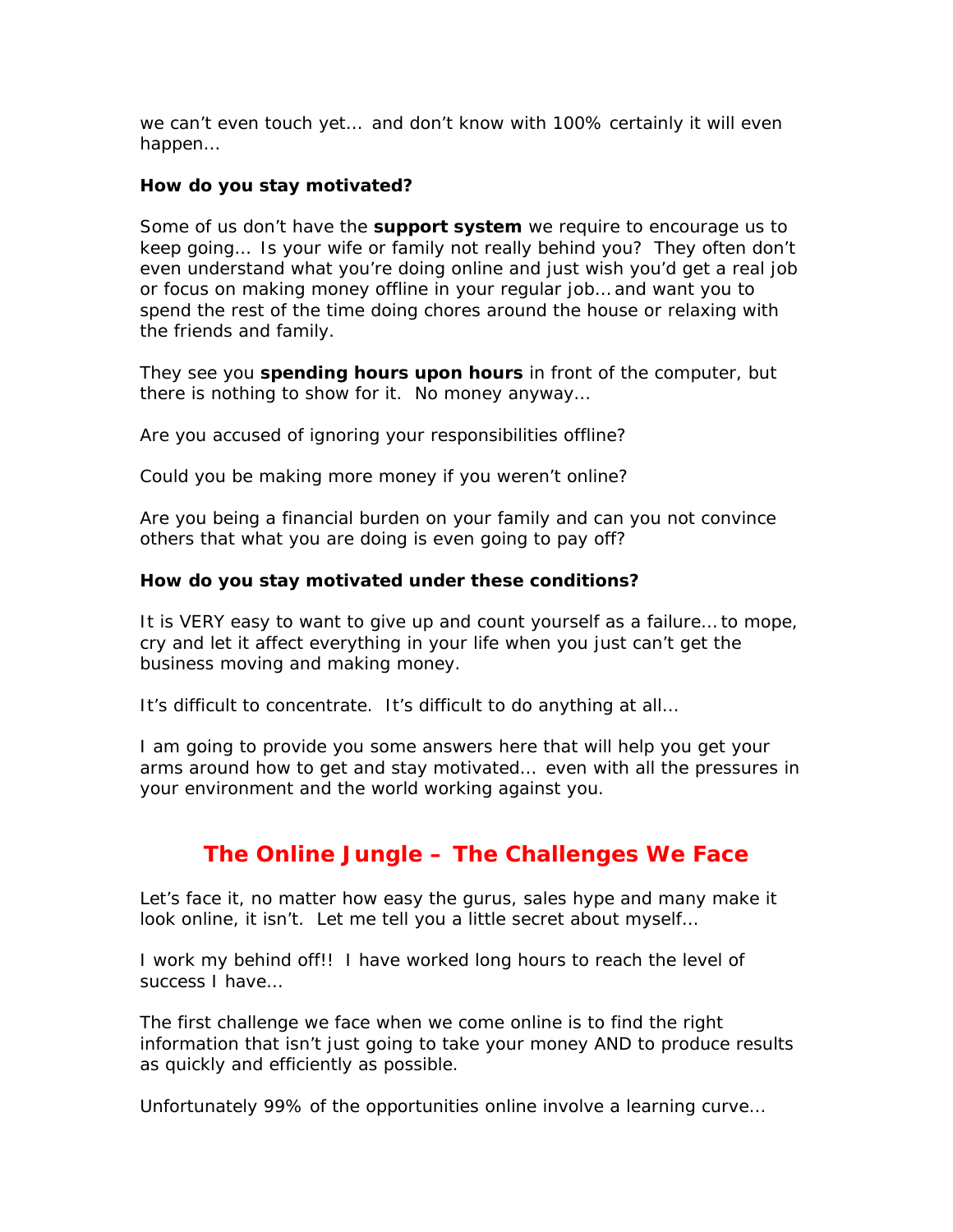Trial and Error…

A high level of focus…

#### **And motivation to do what's required!**

I know you don't want to hear this… you are content listening to all the people out there that tell you that you can do this, this and this and make a lot of money!

I got news for you... it's not that easy. You will struggle... you will sweat. All the people you see having success online… struggled and failed along the way…

It's hard work starting and sustaining an online business. **Are you up to the task?** 

**Things are going to happen** that will make it difficult to stay on course.

- 1. You may hook up with the wrong Joint Venture partner and loose a lot of money…
- 2. You may have computer problems… loss of data.
- 3. You may need money to get the tools you need to accomplish what you need to accomplish... but don't have the money.
- 4. You may end up buying a lot of stuff that doesn't make a dent in your business… promises to help, but doesn't help one bit… you buy this product and that because someone told you to, but it doesn't help. In fact, it might have diverted your attention and you are further behind then you were!
- 5. You may find an opportunity that requires a lot of time and energy, but ends up doing nothing for you.
- 6. You may get distracted by forum activities… you can easily get caught up or even addicted to socializing online. And you spin your wheels…

These are just a handful of things that can set you back or make things challenging for you.

How do you get through all this? **How do you stay motivated?** 

There are monsters around every corner. People are waiting to take your money and run… to convince you that you need their product in order to succeed…

You will be bombarded with Emails from lists you don't even remember signing up for promising riches if you sign up for their seminar!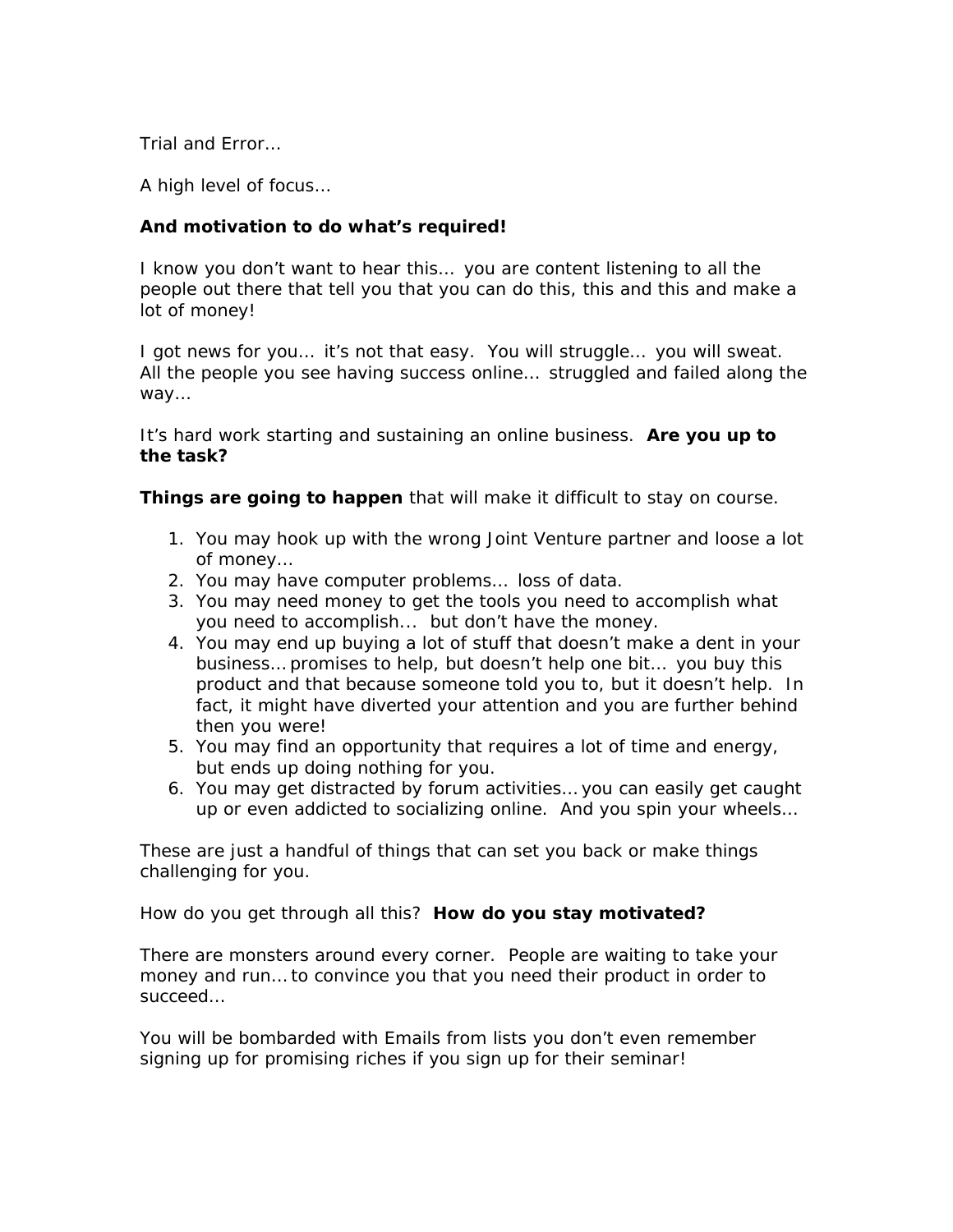Guess what? I found success without spending thousands on seminars and info products… imagine that!

## **Handling the Emotional Roller Coaster…**

So through all this, you have to control your emotions and psychological tendencies…

One day you will be up. Maybe you made a big sale… or your first sale! And then a few days later you are grumbling and miserable because you can't replicate it or… you suffered a loss or set back of some kind.

This can happen for weeks, months or even years…

**It doesn't have to last years…** This Report is about how to approach online business or how to forge your way to success, but many of you will struggle for long periods of time before you break through…

You might make thousands on an opportunity… the cash may start flowing in like crazy, but then… nothing. Months later you are struggling to make on sale.

The highs and lows can take a real toll on not only you, but your family… and your financial situation.

We might feel like a conqueror one day and a poor peasant loser the next.

We may have a string of winners, but then...

Then the failures…

## **How Do We Get a Handle On Failure?**

Failure can be crippling to some. Some can't handle it… some don't know how to overcome it…

The biggest problem is some don't understand it.

**You see, failure is not a bad thing…** not really. Failure means you did something and got a result! It's what you do with that result that now matters…

Do you cry and complain about it? OR do you except it… do you embrace it… and do you learn from it?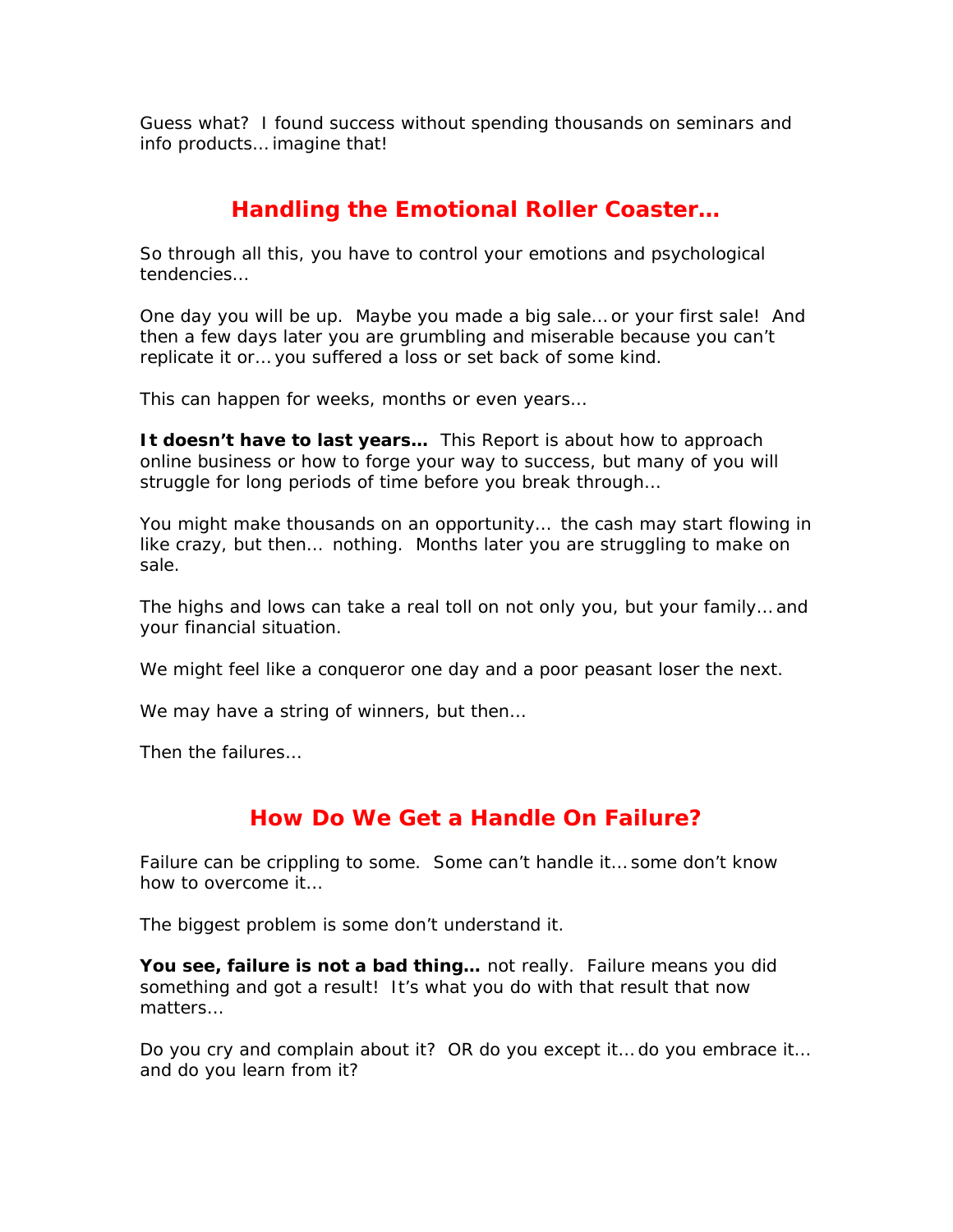All sales rely on numbers… and you can literally predict outcomes if you know those numbers.

Look at every failure as putting you one step closer to a winner. It doesn't matter if you are playing the Adwords game, developing and launching products, or putting up Adsense sites. It's all a numbers game.

You will learn that you do something "X" number of times and you will get "X" number of positive and "X" number of negative results.

#### **True story!**

I've been in sales for years and I know this for a fact… I'm heavy into the Adwords game and I know this as a fact.

When I was heavy into selling insurance I knew I had to make so many phone calls to set so many appointments. I knew I had to go to so many appointments to make so many sales…

In Adwords I know I have to put up around 10 campaigns promoting affiliate programs to get to a winner… **I know that!** So the 9 losers are just part of the routine…

So that's how you deal with failure… You learn to like it and embrace it. That is how everyone grows and learns… Even the experts and gurus out there have failed… in fact, they probably fail daily, but it's the BIG winners that accumulate and make them rich!

#### **[THEODORE ROOSEVELT:](http://www.wisdomquotes.com/001211.html)**

*It is not the critic who counts, not the man who points out how the strong man stumbled, or where the doer of deeds could have done better. The credit belongs to the man who is actually in the arena, whose face is marred by dust and sweat and blood, who strives valiantly, who errs and comes short again and again, who knows the great enthusiasms, the great devotions, and spends himself in a worthy cause, who at best knows achievement and who at the worst if he fails at least fails while daring greatly so that his place shall never be with those cold and timid souls who know neither victory nor defeat.* 

### **What is Your Financial Destiny?**

All these things I'm telling you here is meant to begin to develop an attitude… a way of thinking that will prepare you for mastering the art of motivation. Everything is mental… almost everything anyway. Motivation actually has a physical component I will get to later on in this eBook.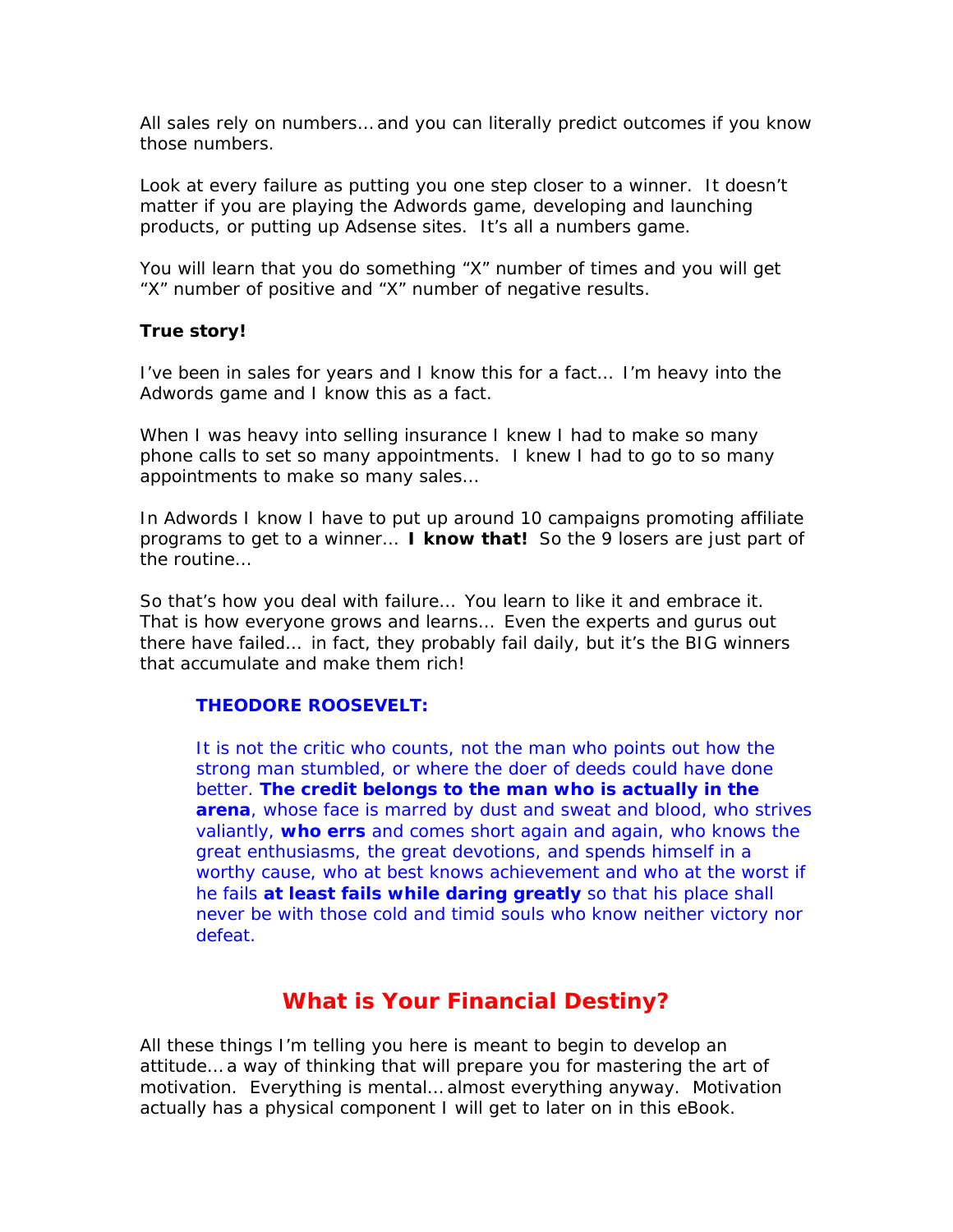#### Your financial destiny... what is it? Have you decided?

You've heard that saying… maybe not:

*I bargained with Life for a penny, And Life would pay no more, However I begged at evening, When I counted my scanty store.* 

*For Life is a Just Employer, He gives you what you ask, But once you have set the wages, Why, you must bear the task.* 

*I worked foe a menial's hire, Only to learn, dismayed, That any wage I had asked of Life, Life would have willingly paid.*

Powerful stuff… what have you decided or asked life for?

We are not born with a financial destiny implanted in us… we decide… **we make the decision to be rich or poor**. YOU…

If you decide you want to just get by in life… chances are you will.

If you decide you aren't cut out for making a lot of money & it's only reserved for those with smarts… you won't make a lot of money.

#### **You decide!**

Right now… After you read the following paragraph stop reading for about 3 minutes and think.

I want you to think about what you are bargaining for… what have you asked 'life' for. Ask yourself if it is enough. Look at your life now and think about your future. Everything your heart desires… is that what you have set out to do? Or have you settled for mediocrity…?

**Stop now and think about that…** even jot down on a piece of paper your thoughts so you can reference them later.

OK…

Your back…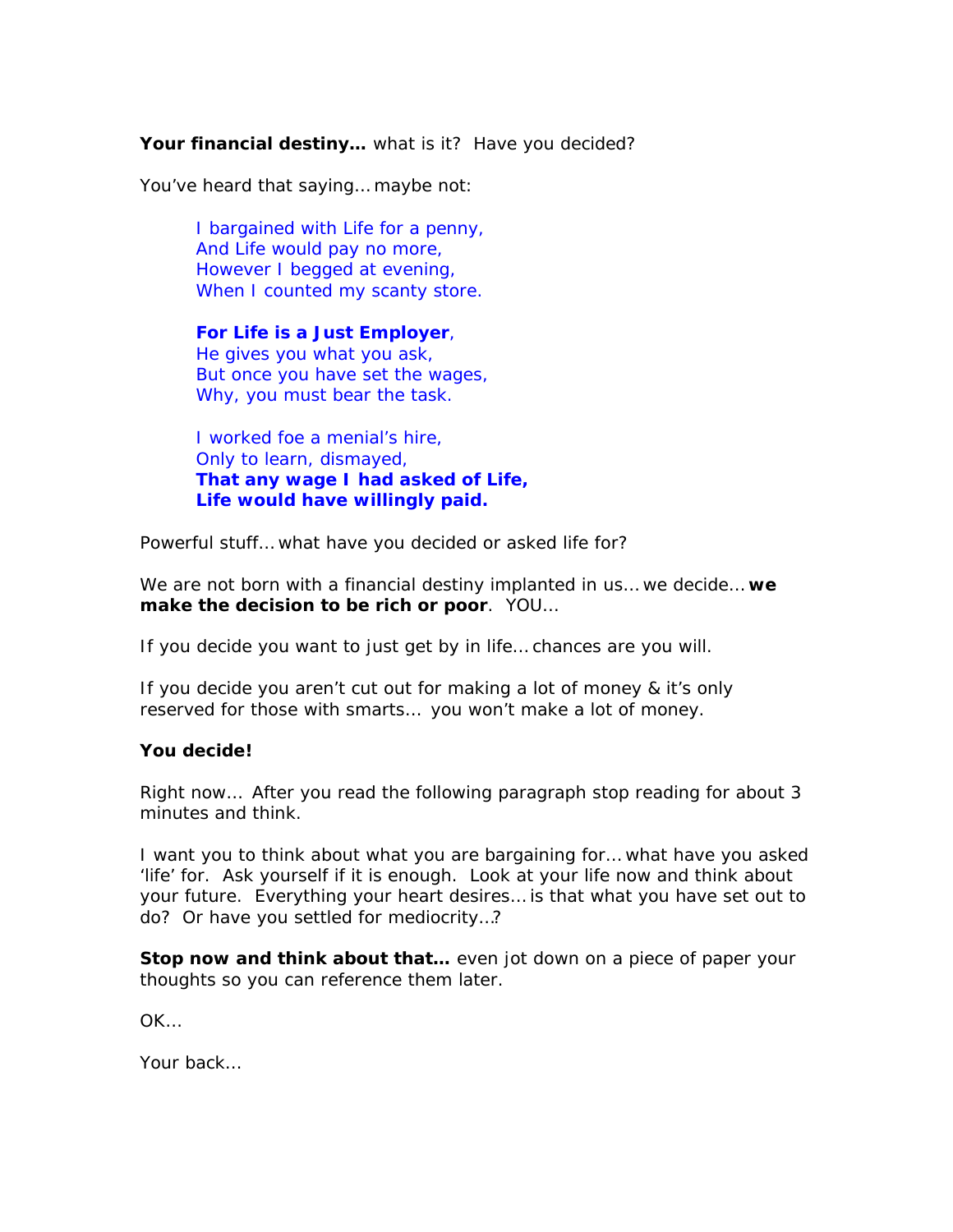**What did you learn about yourself?** Are you challenging yourself enough? Are you forgetting about the obstacles to get there and deciding what you want based on your dreams?

The road may not be easy… but remember:

#### PETER MARSHALL

[When we long for life without difficulties, remind us that oaks grow](http://en.thinkexist.com/quotation/when_we_long_for_life_without_difficulties-remind/161970.html)  [strong in contrary winds and diamonds are made under pressure…](http://en.thinkexist.com/quotation/when_we_long_for_life_without_difficulties-remind/161970.html)

**Pressure is not a bad thing…** stress can reap great things… challenges make us stronger and obstacles are the building blocks that will shape our success in the end.

Some day years from now you will look back at your life. At that time, if you ask yourself, "Am I satisfied with the road I took; could I have done more?" how will you answer that?

**\*\*\* Remember, the pain is temporary, the results are forever \*\*\*** 

## **What decisions have you made?**

Without a decision, there is not direction in our activities…

Why am I telling you this and some of these other things? You might be thinking… "I thought this Report was about motivation!?"

#### Well… **Motivation can be found, but motivation by itself will not lead to a bountiful harvest!**

You can be really motivated to do things, but if the actions you are taking are misguided, the results will be useless or even damaging. This is why the decisions you make are so important. And it's also why the right decisions are so important.

How do you make a decision of what direction to take with your business online? How do you make a decision to reach for the type of success that right for YOU?

So many people don't take the time out.

Can I tell you something? I hope so... If I can't I'm going to anyway! ©

If you were to take 3 days off and focus on your decisions about where you are going, **you may find yourself at your destination A LOT faster.**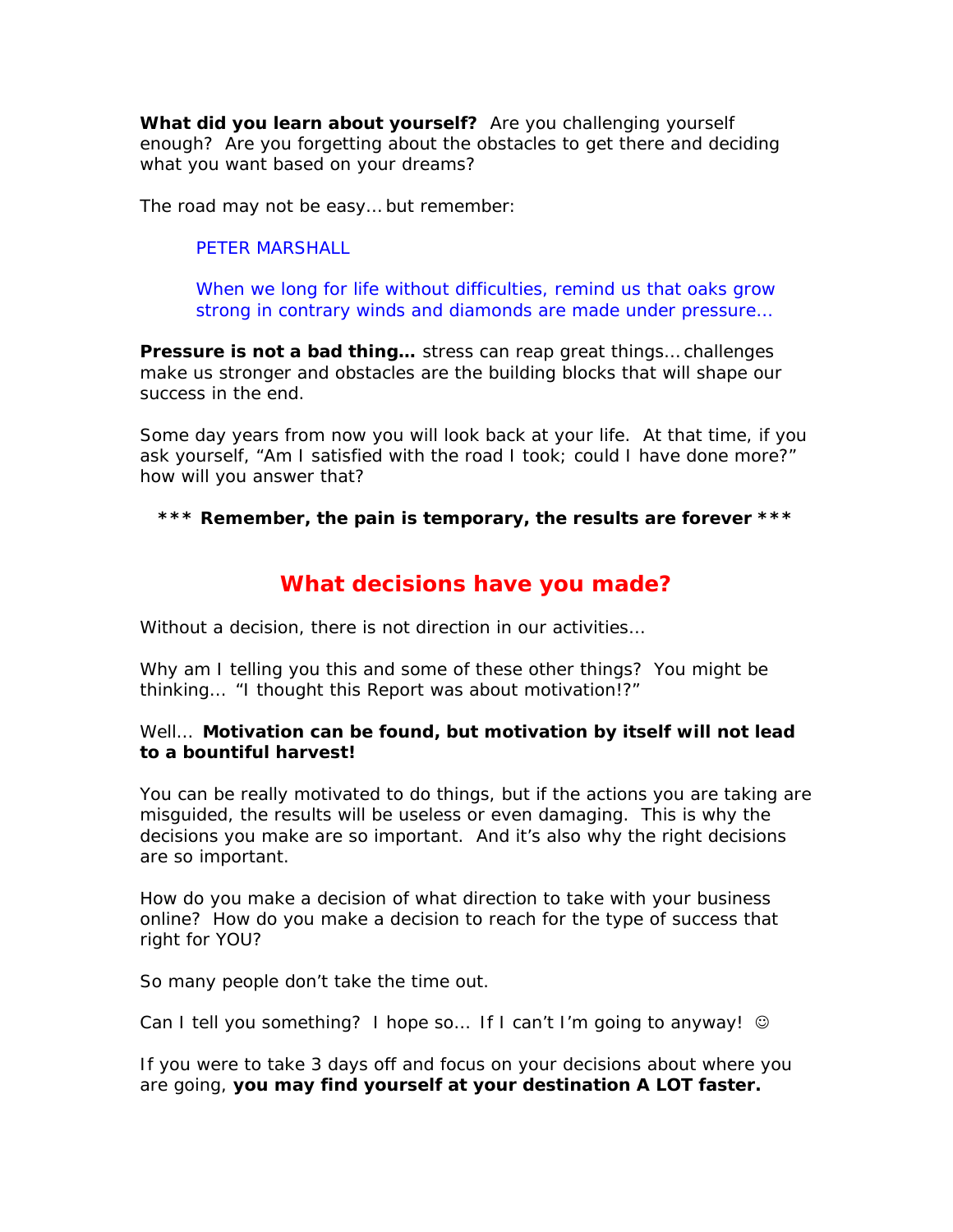Many of us don't take the essential time we need to concentrate on our decisions as a whole.

We will make a small decision here and there, but how do they affect the big picture?

#### **Decisions can be looked at like a river…**

The main river that we follow though life is the one that is supposed to take us to our destination. All our rivers look different. Some are smooth as glass… some winding… some littered with rapids.

Some of them take us through beautiful country, while others take us through waste lands and terrible environments.

All our rivers also are fed by streams and smaller rivers… these are things that affect our decisions. Some go unnoticed and just blend in… not really affecting the flow; pure enough to blend with the current mixture and current…

Others push in quickly and disrupt the flow… maybe the river will carry with it periodic disruptions in the flow… swells… an increase in current and rapids.

Some may bring poison… some life.

Then along the way, there are bends and twists in the river that might push us to the banks and tempt us to jump ship.

You may come to a part of a river the splits in different directions… sometimes we have time to think about our direction, other times the current is to fast and we must make a quick decision that will echo throughout our lives… Negative or Positive.

In order for us to make decisions… accurate decisions… beneficial decisions, we need to have the End Decision… we need to know…

#### **We need to decide what our destination is.**

Otherwise… the river itself will have more influence on our lives than it should.

Why am I telling you this again? **What do decisions have to do with motivation?** 

#### **Everything!**

Because once we grab onto motivation, it feeds on results and the results come from the decisions we make…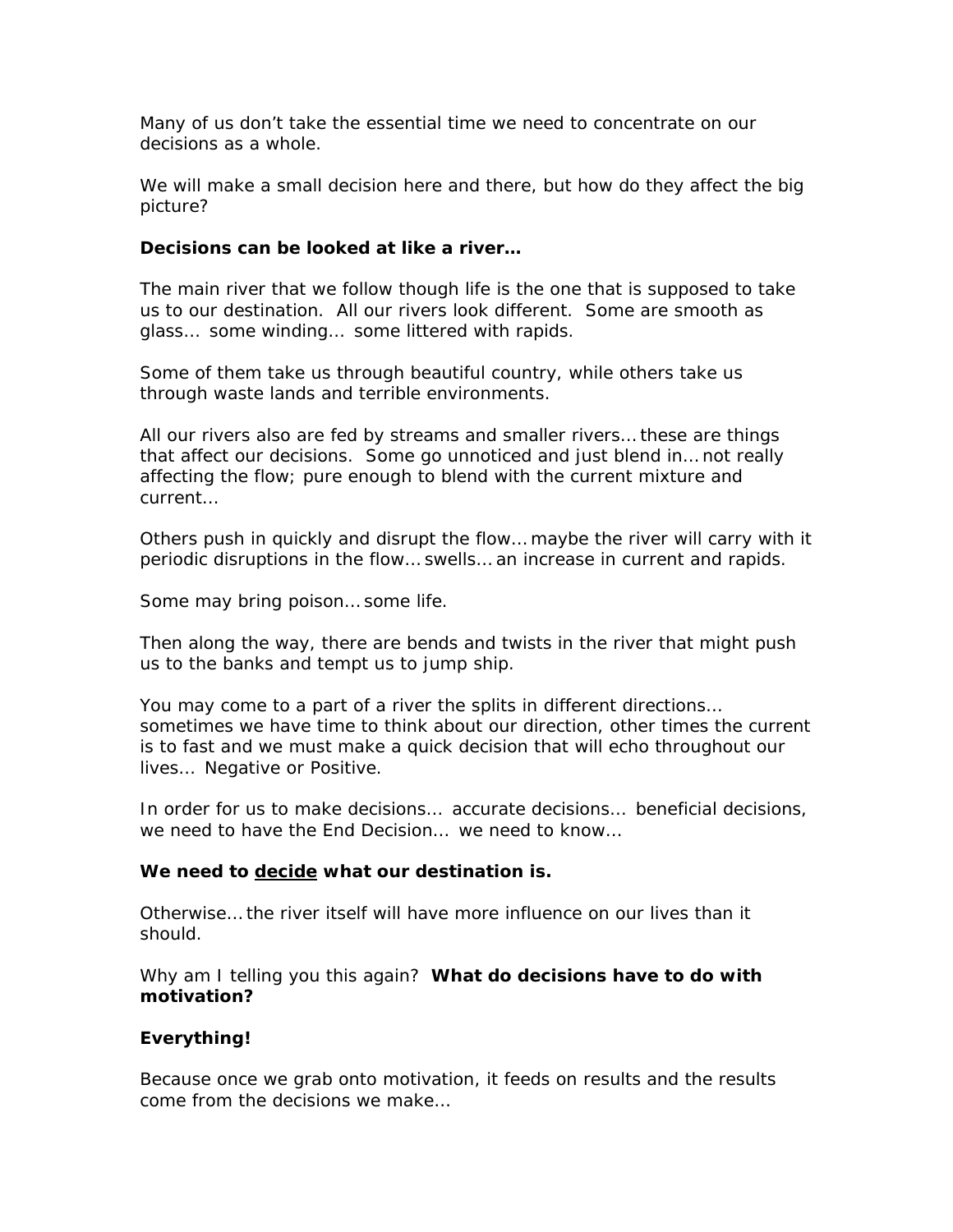## **Transforming Your Thoughts…**

Hopefully you are grasping these important building blocks. Without them motivation falls flat.

We all come from different backgrounds. Some of us struggle in life... other have everything handed to us. Some of us come from a loving and supportive family; some of us are in a continuous state of fighting and live in negative environments…

No matter what your past history is… no matter the environment you live in now… You have been given the ability by God to transform your thoughts.

You were born human. Human's have the ability to self-direct. And it's as easy to direct our minds negatively as positively.

BUT it takes a shift of thinking. You need to **STOP!!** 

**Step back and make a decision.** If you are down… decide to concentrate on getting up. If your environment is mostly negative, concentrate on only the little bit of positive… They can take your body, but they can't take your spirit and mind!!

**Right down your goals…** right down who you want to be. Repeat to yourself everyday your desires. Remind yourself everyday that you are special and that your environment doesn't decide who you are… not your past… not your present. It's between you and God.

That's it! **Everything around you is temporary.** It doesn't have to be permanent.

**I KNOW WHAT SOME OF YOU ARE THINKING!!** That's easy for you to say! You don't understand my situation.

True… I don't know what you are going through. I know what I've been through… and I can guarantee if I didn't employ the things I'm teaching you in this guide… I wouldn't be teaching the things I'm teaching you in this guide! I wouldn't even be here.

We all have our own demons and obstacles to overcome. BUT… there is help out there…

**Some of you are OK.** Some of you got it together and have a supportive environment. Good…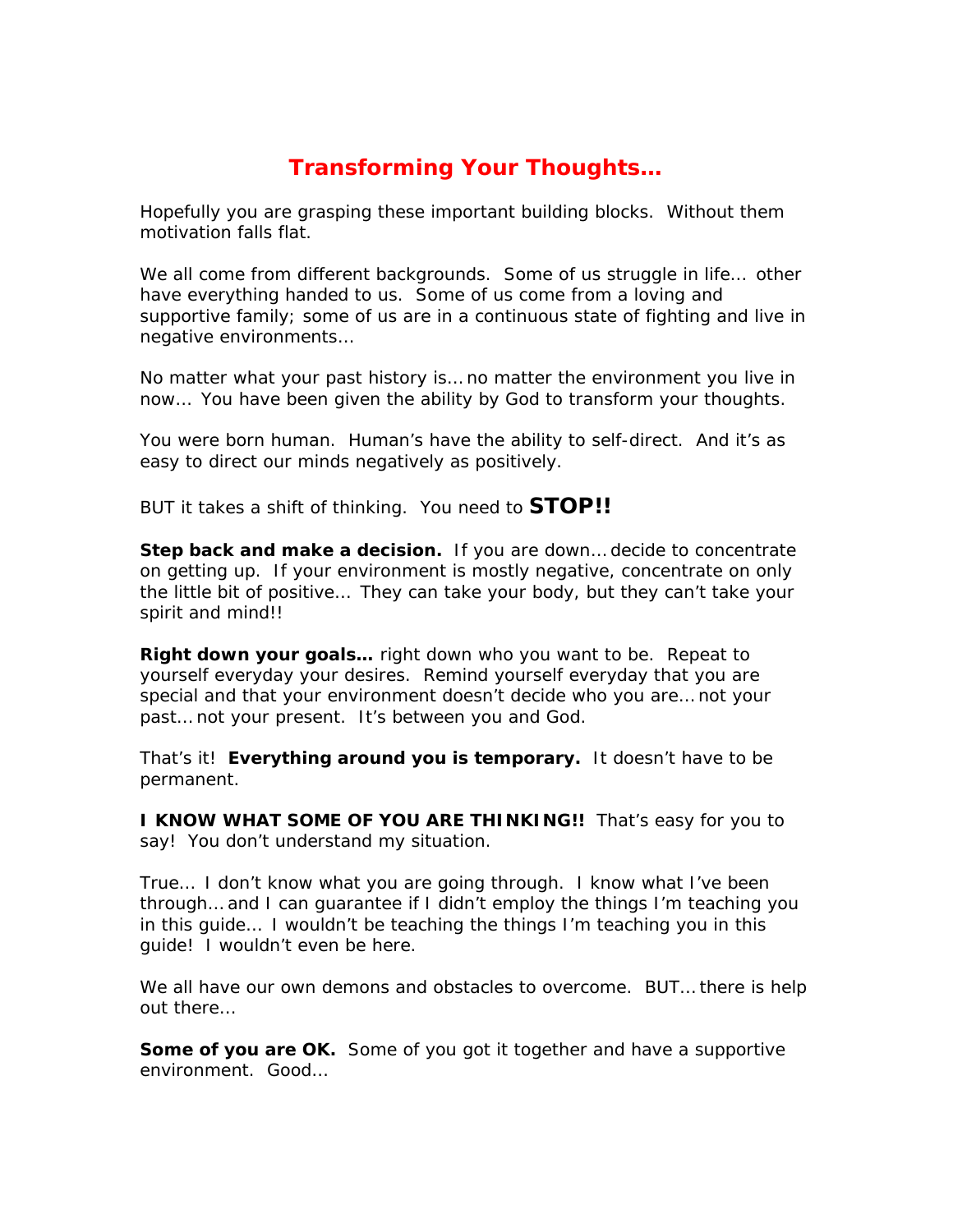No matter what your situation though, applying the things in this guide whole heartedly will help you… it will.

#### **As Zig Zigler once said:**

Positive thinking will let you do everything better than negative thinking will.

## **So What Are the 5 Secrets?**

Well my friend… We've touched on a few above. Let's go deeper…

## **1. Decisions…**

Yes! That is the first secret. You must decide to be motivated.

Don't look around you… it's not a physical revelation.

It's not in a book or website… it's not at a seminar. It's not contained in an audio or visual presentation.

#### **It's in your mind.**

Repeat after me, "I will let myself be motivated".

It does take some effort… it means tuning out the distractions. It means planning to work and working the plan.

You have to decide it's time to put down your doubts and fears… you have to decide to give up some things. Motivation is dependent on the decision to let yourself be motivated.

That's the first secret.

**Motivation Starts with a Decision to Let Yourself Be Motivated** 

## **2. "Acting as If"… you've already attained it.**

Notice a lot of this is mental… it has nothing to do with your physical surroundings or the company you keep.

"Acting as if" is a powerful effort.

Be confident and sure about your direction.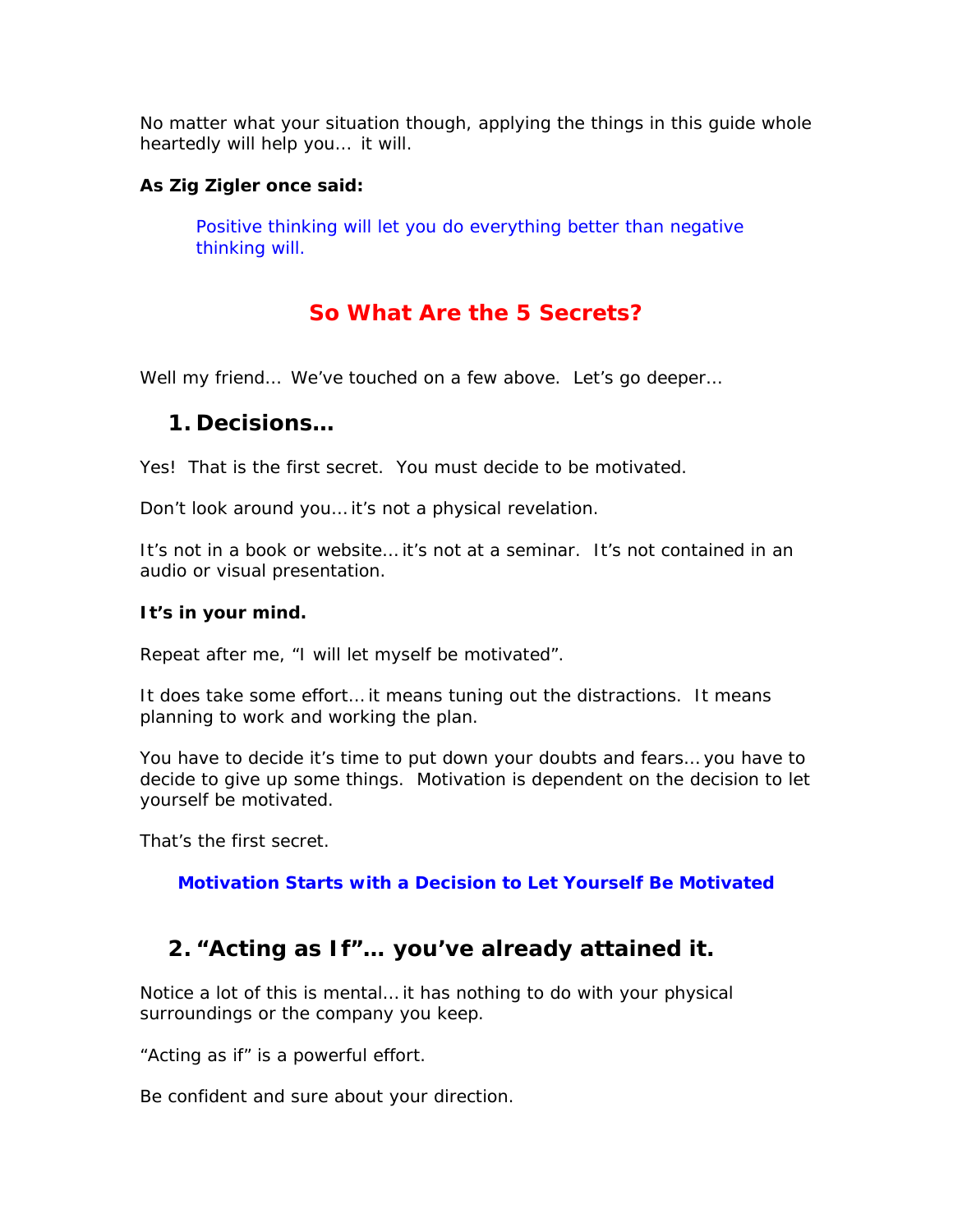AND visualize that you have already achieved it… and act as if you have...

If you are poor… if you are beaten down… if life has given you a raw deal. You ARE NOT going to be affective picking yourself back up if you remain in that state.

Take care of yourself… Create the person you want to be.

**Act like the person you want to be.** Don't complain to people about your problems. Work on your problems. Attack them knowing they are only temporary… be confident in the end result by acting as if it is inevitable. Act as if you have already accomplished that result.

Comb your hair. Carry your head high.

**Help others…** help others. Forget about your problems. Concentrate on lifting others up. In doing this, you can forget about your troubles.

Do business like you know what you are doing… maybe you don't! Maybe you are unsure of yourself.

All the time I hear… "I'm a Newbie"… "I'm a Newbie so I apologize in advance!"

**Stop!** It's OK if you are a Newbie, but loose the newbie mindset. Don't keep repeating it to yourself… You know something? It's just questions… even the experts have questions.

Concentrate on the building blocks. Don't worry about not understanding how they all fit together; in time you'll understand. In the meantime…

#### **Act As If… The Rest You Will Find Out.**

Act like you have already achieved and watch what happens… Alliances emerge… Joint Ventures emerge… become the person people want to know. People don't want to hang around people that are in the dumps.

#### **Become a success magnet by acting like a success!**

…You don't have to have lots of money to be successful. Again… it's a state of mind.

## **3. Plan…**

Have a Plan! You got a decision… now you need to plan the journey!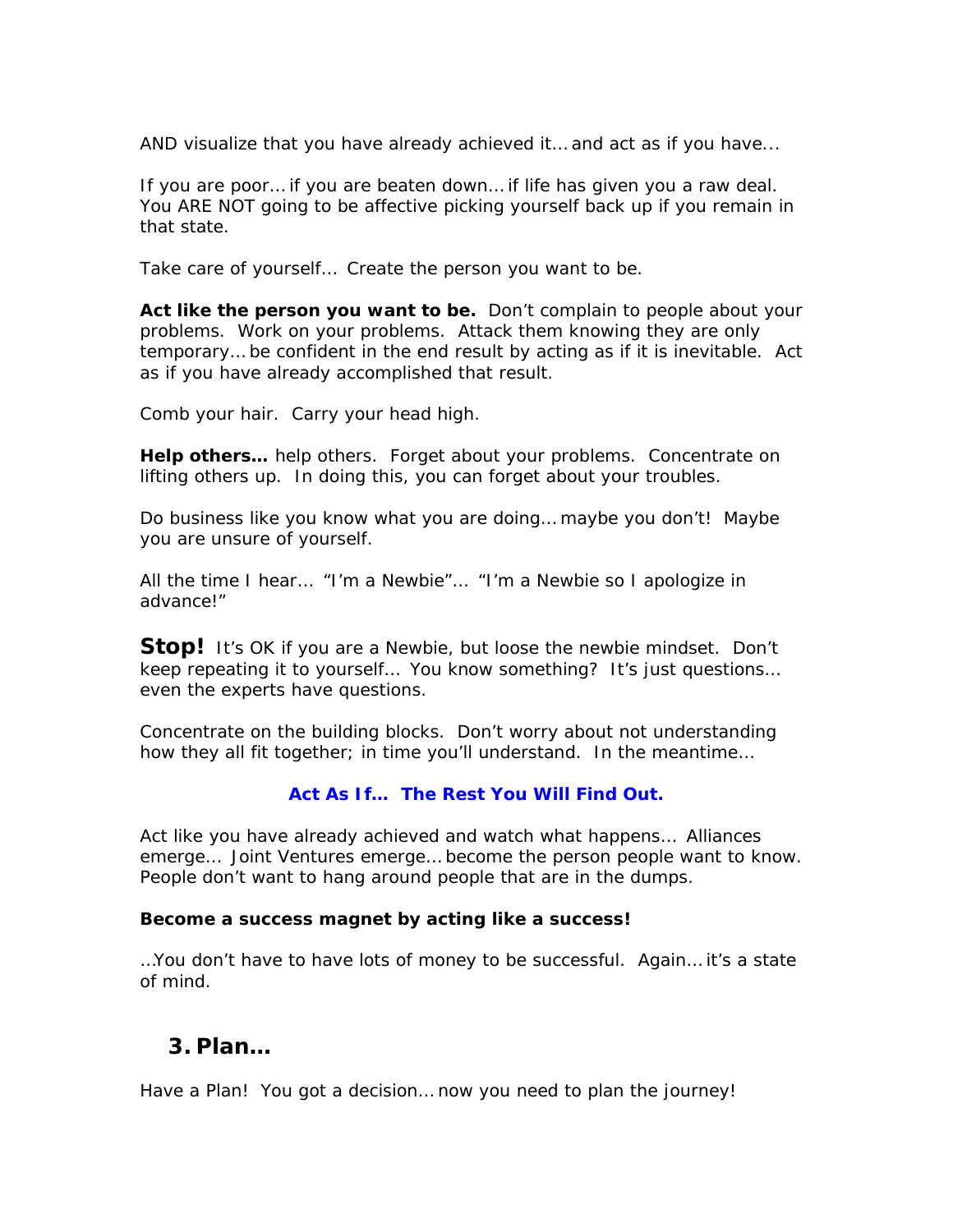It doesn't have to be complex. Take an hour… jot down some notes.

But have at least a pretty good idea of what it will take…

Maybe part of that plan includes continuing education. You don't have to know everything to find motivation and to forge ahead!

A person with a plan is a person that can make decisions that will help them achieve the goals they have set quicker and easier.

If you don't have a plan, how do you know what decisions to make along the way?

#### **Put Together A Plan so that Motivation Will Have a Map to Follow…**

### **4. Visualize**

See yourself achieving the prize…

See yourself walking down that path…

Visualize yourself as who you want to be…

**It all ties in together.** Your mental mindset must believe in what you are doing. You can't move forward unless your mind sees the road.

Visualization…

Make a list… make an outline… make some notes.

Review them often. See yourself taking on the different stages to get where you want to go. Think about it…

If you do this enough… everyday, your mind will take control of those thoughts…

You will find yourself driving your car thinking about your future…

You will find yourself in the shower solving problems…

You will find your mind wondering while doing the dishes…

**The habit comes.** In the beginning you have to build visualization into your routine, but eventually it will become your nature.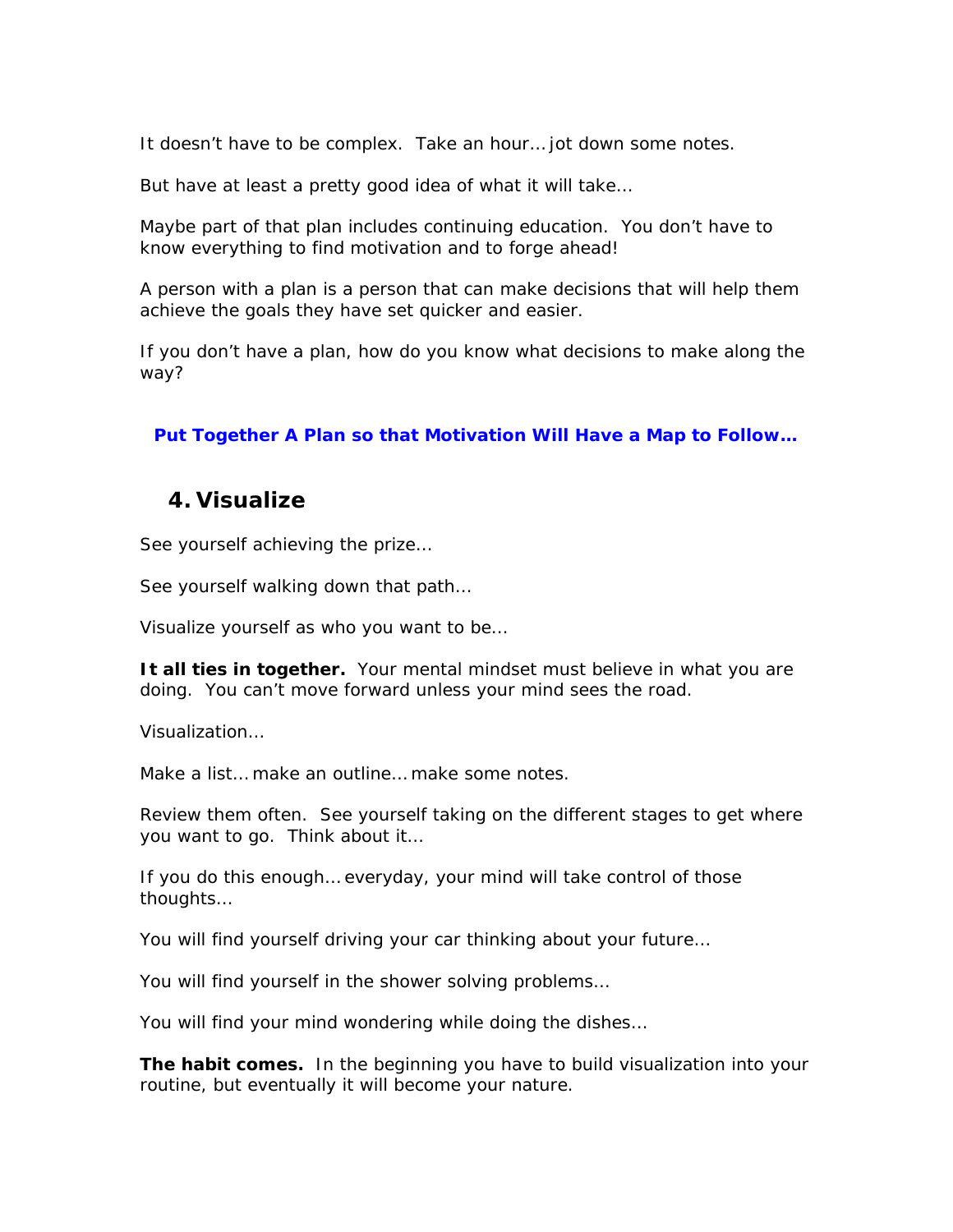**It should become your passion…** A strong desire that develops out of a focused and deliberate effort to visualize your path.

**Visualize and Provide a Clear Picture for Motivation to Embrace…** 

## **5.** Action → Combined with Faith

We have covered a lot of ground in this small Report…

You now know what you need mentally.

**The 5th secret** might actually surprise you…

### **Action… Combined with faith?**

This last secret involves forgetting everything I have told you up until now…

Yes… you must work on all those things if you are going to stay motivated and make a better life for yourself and to achieve your hearts desires…

BUT… NONE of it will just happen.

## **You must act.**

It's that simple… Action will provides you with motivation; it's not the other way around.

You don't get motivated to act, you act and get motivated.

#### **Just act.**

Everything in this Report involves action…

You must act in order to decide…

You must act to fail…

You must act to plan…

**All of it…** everything we do must first have action.

So here's what you do now that we are wrapping this up…

**Go back over this guide… study it.** Work on areas that you need work on.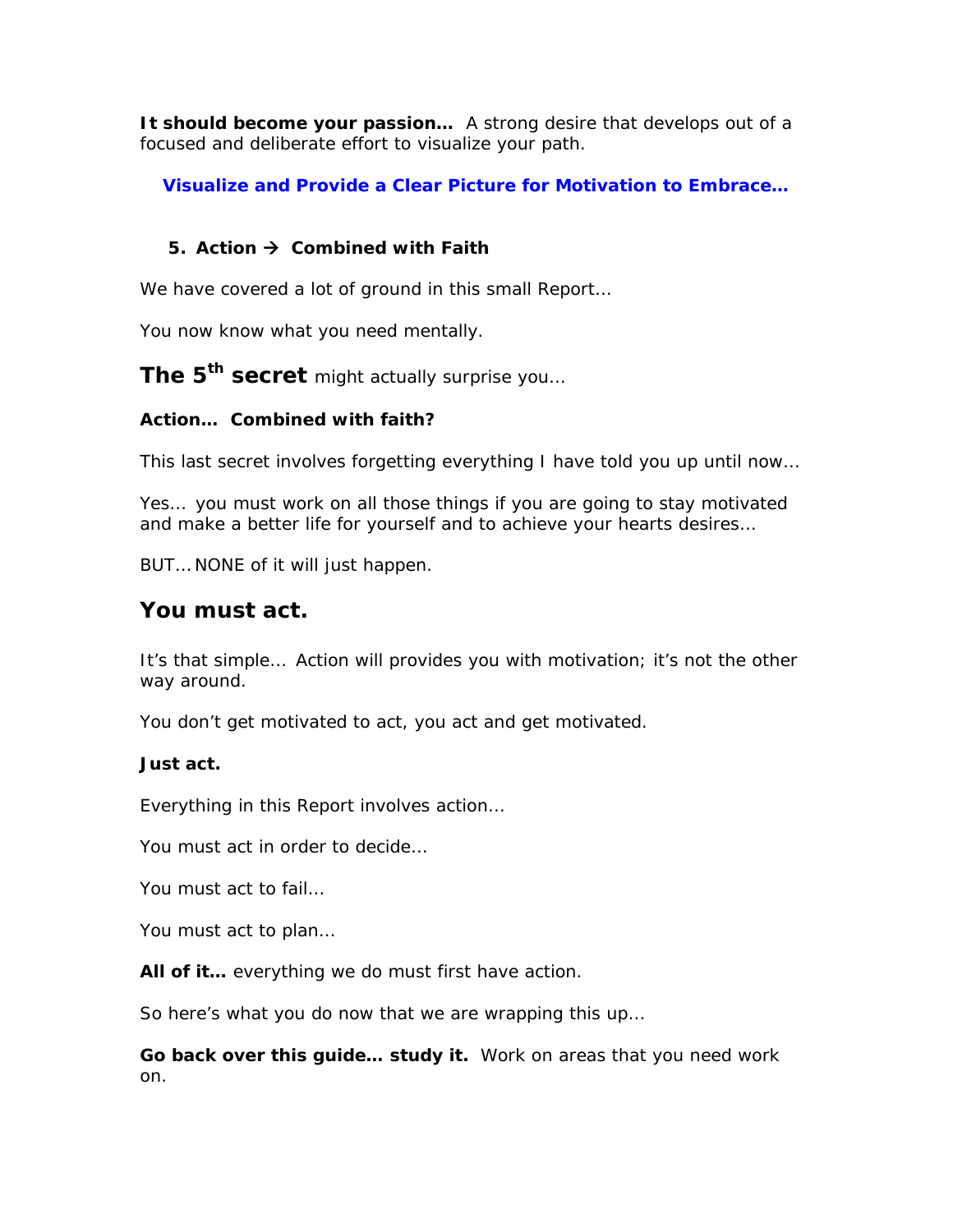And just starting doing it!

Not tomorrow!! NO! Today…

Not next week!! NO! This week…

**Don't wait for everything to be perfect.** Even if you only got 5 minutes, act on something right now… start focusing on it.

#### **Start acting as if.**

Start filtering out the environment you are in and start **visualizing** the environment you will possess!

We are NOT a product of our environment. Remember that...

-Matt Levenhagen

#### **If you want an extraordinary book that has changed many people's lives, check out this one:**

#### **[Millionaire Mindset](http://moneywise.vitale.hop.clickbank.net/)**

It is jammed with information about how to be a success in your life… Jammed! I'm talking over 400 pages of help and insight that will help you establish the mindset you need to excel in life.

I loved this eBook… highly recommend you at least read all the reviews at the above link and learn some more about it… It's worth every penny.

#### **Author's Contact Information:**

Matt Levenhagen E-Mail: [Matt@iiiBusiness.com](mailto:Matt@iiiBusiness.com)

Matt Levenhagen owns and operates "III Group of Websites" and is in partnership with "Web Profit School".

Online Business Coaching & Consulting is available upon request.

Other Projects & Websites by Matt Levenhagen:

[www.WebProfitSchool.com](http://www.webprofitschool.com/) [www.iiiHosting.com](http://www.iiihosting.com/)  $\leftarrow$  Need Hosting?